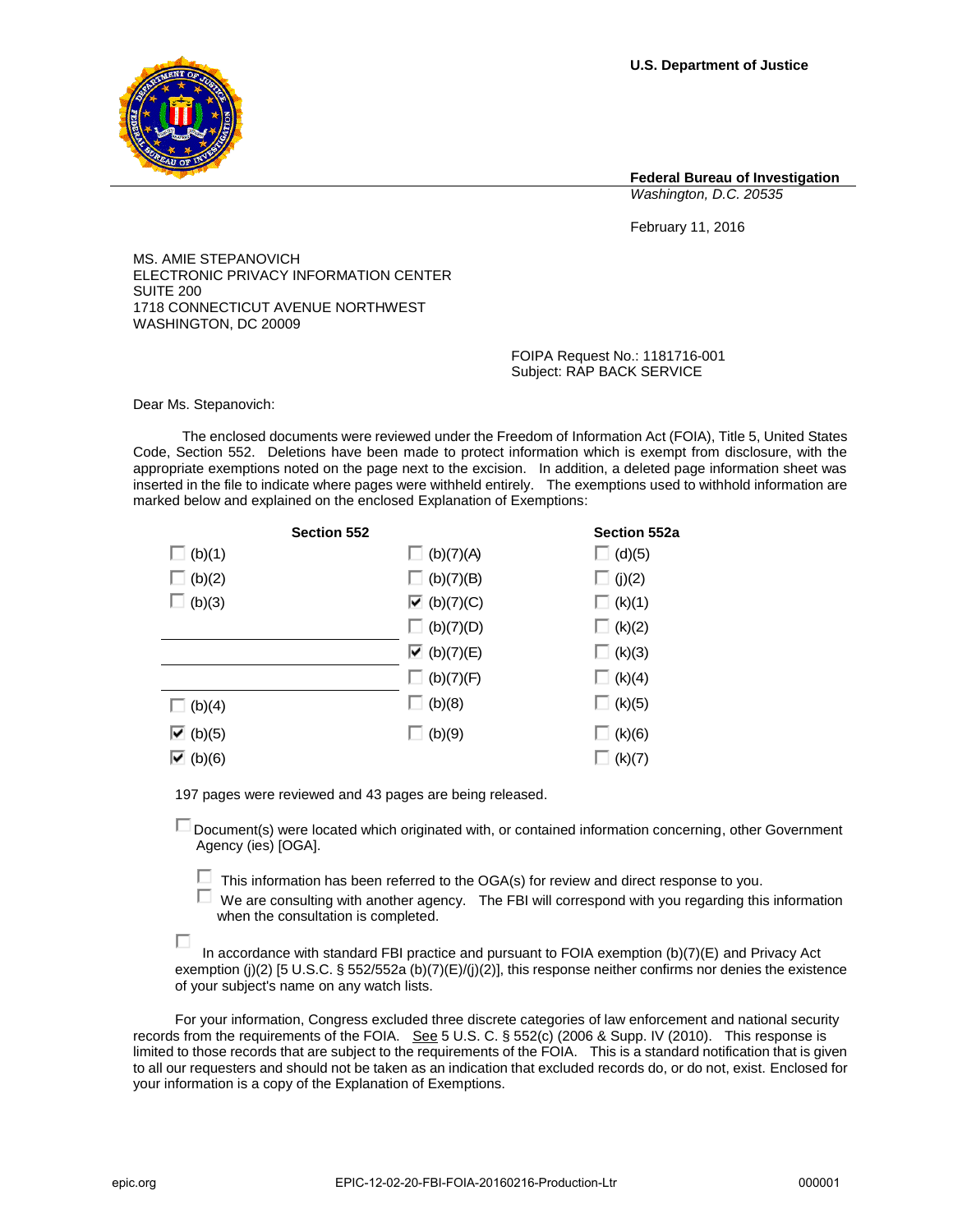For questions regarding our determinations, visit th[e www.fbi.gov/foia](http://www.fbi.gov/foia) website under "Contact Us." The FOIPA Request Number listed above has been assigned to your request. Please use this number in all correspondence concerning your request. Your patience is appreciated.

You have the right to appeal any denials in this release. Appeals should be directed in writing to the Director, Office Information Policy (OIP), U.S. Department of Justice,1425 New York Ave., NW, Suite 11050, Washington, D.C. 20530-0001, or you may submit an appeal through OIP's eFOIA portal at [http://www.justice.gov/oip/efoia-portal.html.](http://www.justice.gov/oip/efoia-portal.html) Your appeal to OIP must be postmarked or transmitted within sixty (60) days from the date of this letter in order to be considered timely. The envelope and the letter should be clearly marked "Freedom of Information Appeal." Please cite the FOIPA Request Number in any correspondence to us for proper identification of your request.

 $\Box$  The enclosed material is from the main investigative file(s) in which the subject(s) of your request was the focus of the investigation. Our search located additional references, in files relating to other individuals, or matters, which may or may not be about your subject(s). Our experience has shown when ident, references usually contain information similar to the information processed in the main file(s). Because of our significant backlog, we have given priority to processing only the main investigative file(s). If you want the references, you must submit a separate request for them in writing, and they will be reviewed at a later date, as time and resources permit.

⊽

See additional information which follows.

Sincerely,

David M. Hardy Section Chief Record/Information Dissemination Section Records Management Division

Enclosure(s)

The enclosed documents represent the fourth interim release of information responsive to your Freedom of Information Act (FOIA) request.

 At this time, we are asking that you confirm your continued interest in this FOIA request. Numerous attempts have been made to contact you regarding your interest in this request, with no results. Please notify us in writing within thirty (30) days from the date of this letter if you are still interested in having this request processed. If we do not receive your notification within thirty (30) days of the date of this letter, your request will be closed. Please include the FOIPA Request Number listed above in any communication regarding this matter.